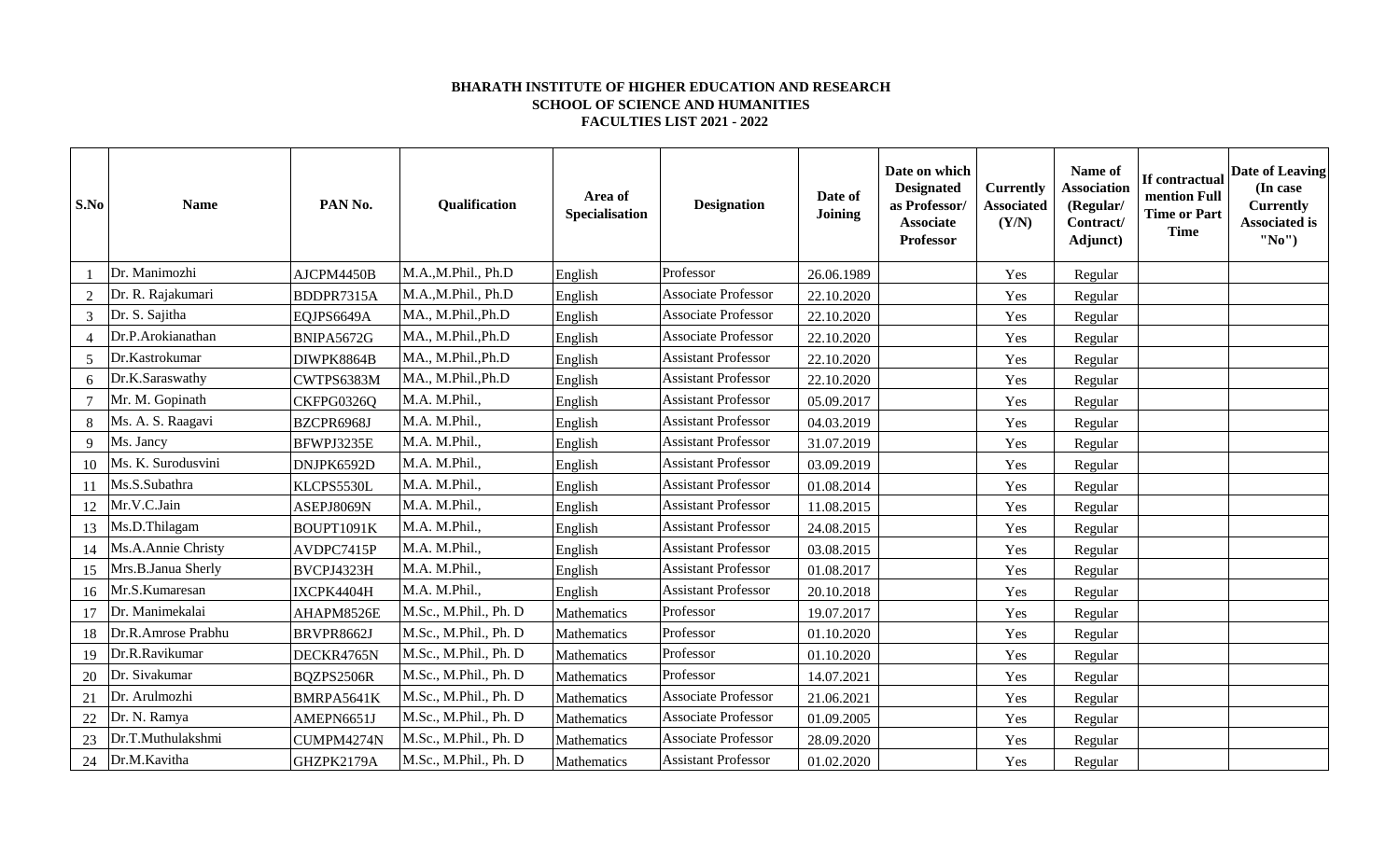| Dr.R.Ishwariya<br>25            | AFUPI5767H | M.Sc., M.Phil., Ph. D | Mathematics | <b>Assistant Professor</b> | 08.08.2014            | Yes | Regular |  |
|---------------------------------|------------|-----------------------|-------------|----------------------------|-----------------------|-----|---------|--|
| Dr.M.Siva<br>26                 | EHKPS5883N | M.Sc., M.Phil., Ph. D | Mathematics | <b>Assistant Professor</b> | 24.01.2014            | Yes | Regular |  |
| Dr.k.Ramalakshmi<br>27          | ATBPR1765P | M.Sc., M.Phil., Ph. D | Mathematics | <b>Assistant Professor</b> | 22.10.2020            | Yes | Regular |  |
| Dr.D.Ahima Emilet<br>28         | CJPPA2175Q | M.Sc., M.Phil., Ph. D | Mathematics | <b>Assistant Professor</b> | 22.10.2020            | Yes | Regular |  |
| Dr. V. Vetrivel<br>29           | ANLPV8889J | M.Sc., M.Phil., Ph. D | Mathematics | <b>Assistant Professor</b> | 28.08.2020            | Yes | Regular |  |
| Dr. D. Venkatesan<br>30         | AVKPV0248C | M.Sc., M.Phil., Ph. D | Mathematics | <b>Assistant Professor</b> | 04.09.2020            | Yes | Regular |  |
| Dr. Selvajayanthi<br>31         | BZEPS2781N | M.Sc., MPhil., Ph.D   | Mathematics | Associate Professor        | 22.07.2021            | Yes | Regular |  |
| Dr.R.Velavan<br>32              | AJQCR3593Q | M.Sc, M.Phil., Ph.D.  | Physics     | Professor                  | 18.02.2015            | Yes | Regular |  |
| Dr. R. Sreelatha<br>33          | EUOPS4295B | M.Sc, M.Phil., Ph.D.  | Physics     | Professor                  | 14.03.2008            | Yes | Regular |  |
| Dr.C.Radhika Thaya Kumari<br>34 | DTQPK2919J | M.Sc, M.Phil., Ph.D.  | Physics     | Associate Professor        | 10.01.2013 17.07.2019 | Yes | Regular |  |
| Dr.K.Seevakan<br>35             | BUJPS4654L | M.Sc, M.Phil., Ph.D.  | Physics     | <b>Associate Professor</b> | 12.07.2017            | Yes | Regular |  |
| Dr.S.Dinesh<br>36               | BREPD0869C | M.Sc, M.Phil., Ph.D.  | Physics     | Associate Professor        | 03.02.2020            | Yes | Regular |  |
| Dr. A. Saravanan<br>37          | EAJPA1179M | M.Sc, M.Phil., Ph.D.  | Physics     | <b>Associate Professor</b> | 27.01.2021            | Yes | Regular |  |
| Dr. Sreedhana Rao Kanuru<br>38  | CGQPS8465P | M.Sc, M.Phil., Ph.D.  | Physics     | Associate Professor        | 08.08.2020            | Yes | Regular |  |
| Dr. E. Thirumal<br>39           | ABAPE2013L | M.Sc, M.Phil., Ph.D.  | Physics     | <b>Associate Professor</b> | 07.08.2017            | Yes | Regular |  |
| Dr.K.Thiyagarajan<br>40         | BFSPT6526E | M.Sc, M.Phil., Ph.D.  | Physics     | Associate Professor        | 30.09.2019            | Yes | Regular |  |
| Dr.V.Hemanth Kumar<br>41        | AUYPH3267N | M.Sc, M.Phil., Ph.D.  | Physics     | Associate Professor        | 01.02.2020            | Yes | Regular |  |
| Dr. S. Anandhi<br>42            | DCAPA4252B | M.Sc, M.Phil., Ph.D.  | Physics     | <b>Assistant Professor</b> | 19.07.2007            | Yes | Regular |  |
| Dr.N.Marimuthu<br>43            | CEAPN9269L | M.Sc, M.Phil., Ph.D.  | Physics     | <b>Assistant Professor</b> | 01.02.2020            | Yes | Regular |  |
| Dr.P.Kamaraj<br>44              | AENPK5773K | M.Sc.,Ph.D            | Chemistry   | Professor                  | 08.07.2019            | Yes | Regular |  |
| Dr. A. Manikandan<br>45         | CTPPM0098G | M.Sc., M.Phil., Ph.D  | Chemistry   | Associate Professor        | 27.07.2015            | Yes | Regular |  |
| Dr.G.Mathubala<br>46            | BIXPM2822R | M.Sc., M.Phil., Ph.D  | Chemistry   | <b>Associate Professor</b> | 14.03.2008 17.07.2019 | Yes | Regular |  |
| Dr.K.Rajendran<br>47            | BSUPR0153H | M.Sc., Ph.D           | Chemistry   | Associate Professor        | 17.08.2015            | Yes | Regular |  |
| Dr.V.L.Chandraboss<br>48        | BGEPC3319M | M.Sc., M.Phil., Ph.D  | Chemistry   | <b>Associate Professor</b> | 12.07.2017            | Yes | Regular |  |
| Dr.T.Lakshmikandhan<br>49       | ARGPT4735N | M.Sc., M.Phil., Ph.D  | Chemistry   | Associate Professor        | 12.07.2017            | Yes | Regular |  |
| Dr.P.Magesan<br>50              | BRMPM4821R | M.Sc., M.Phil., Ph.D  | Chemistry   | Associate Professor        | 12.07.2017            | Yes | Regular |  |
| Dr.S.Lakshmanan<br>51           | AJUPL5912F | M.Sc., M.Phil., Ph.D  | Chemistry   | Associate Professor        | 29.07.2019            | Yes | Regular |  |
| Dr.S.John Santhosh Kumar<br>52  | AXWPJ1023H | M.Sc., Ph.D           | Chemistry   | Associate Professor        | 08.08.2020            | Yes | Regular |  |
| Dr. D. Sivasankaran<br>53       | GVEPS1153H | M.Sc., Ph.D           | Chemistry   | <b>Associate Professor</b> | 10.08.2020            | Yes | Regular |  |
| Dr. G. Padmapriya<br>54         | ATVPP7011L | M.Sc., M.Phil., Ph.D  | Chemistry   | Associate Professor        | 01.08.2017            | Yes | Regular |  |
| Dr. P. Paulraj<br>55            | CCDPP3533L | M.Sc., M.Phil., Ph.D  | Chemistry   | <b>Associate Professor</b> | 18.08.2015            | Yes | Regular |  |
| Dr.G.Gurumoorthy<br>56          | BXYPG877M  | M.Sc., M.Phil., Ph.D  | Chemistry   | Associate Professor        | 30.07.2019            | Yes | Regular |  |
| Dr.T.Ezhilarasu<br>57           | AMJPT2048N | M.Sc., M.Phil., Ph.D  | Chemistry   | Associate Professor        | 16.09.2019            | Yes | Regular |  |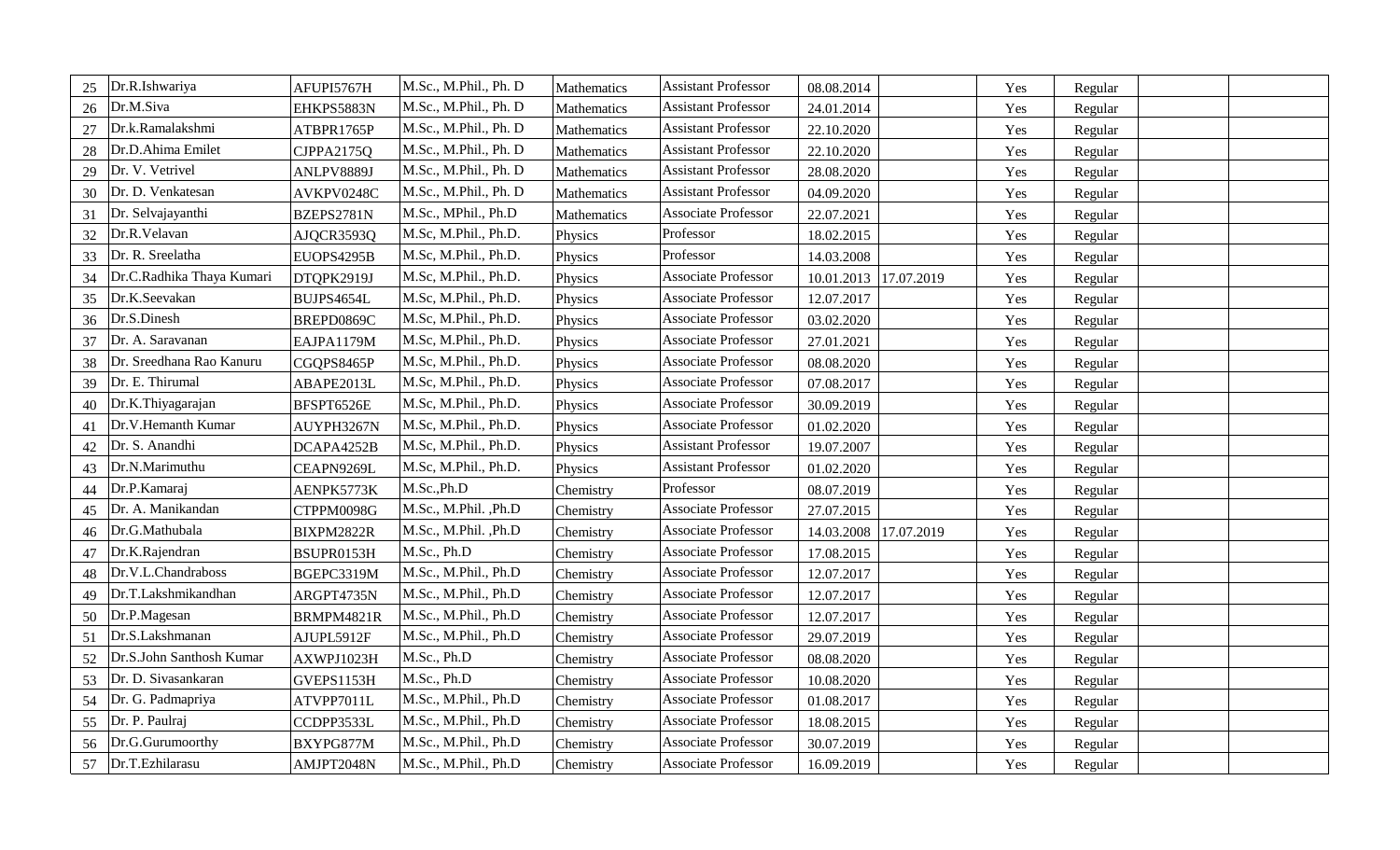| 58 | Dr.K.Kannan              | GWIPK1633M         | M.Sc., M.Phil., Ph.D | Chemistry          | <b>Associate Professor</b> | 03.02.2020 | Yes | Regular |  |
|----|--------------------------|--------------------|----------------------|--------------------|----------------------------|------------|-----|---------|--|
| 59 | Dr.Kumar                 | GDAPK6724E         | M.Sc., M.Phil., Ph.D | Chemistry          | <b>Assistant Professor</b> | 15.07.2019 | Yes | Regular |  |
| 60 | Dr. R. Vasuki            | AJHPV6724E         | M.E., Ph. D          | <b>Bio Medical</b> | Professor                  | 01.12.2010 | Yes | Regular |  |
| 61 | Dr. P.B. Ramesh Babu     | AAOHP3383F         | M.E., Ph.D           | Genetics           | Professor                  | 01.12.2010 | Yes | Regular |  |
| 62 | Dr.L. Jeyanthi Rebecca   | AHXPJ70490         | M.E., Ph.D           | <b>IBT</b>         | Professor                  | 08.08.2005 | Yes | Regular |  |
| 63 | Dr. F. Emerson Solomon   | AADPE9582A         | M.E., Ph.D           | <b>Bio Medical</b> | Professor                  | 19.09.2009 | Yes | Regular |  |
| 64 | Dr. P. Rajasulochana     | BFDPR7746R         | M.E., Ph.D           | Genetics           | <b>Associate Professor</b> | 11.07.2007 | Yes | Regular |  |
| 65 | Dr. T. Jayalakshmi       | AMOPJ5643C         | M.E., Ph.D           | Genetics           | <b>Associate Professor</b> | 09.07.2007 | Yes | Regular |  |
| 66 | Dr. M. Dhivya            | CCUPD9009A         | M.E., Ph.D           | ABT                | <b>Associate Professor</b> | 06.09.2019 | Yes | Regular |  |
| 67 | Dr. S. Sivagnanam        | CRPPSI356F         | M.E., Ph.D           | <b>ABT</b>         | <b>Associate Professor</b> | 28.10.2019 | Yes | Regular |  |
| 68 | Dr. T. Meera             | ARLPM2440E         | M.E., Ph.D           | ABT                | Associate Professor        | 22.10.2020 | Yes | Regular |  |
| 69 | Dr. Anbalagan            | AHSPA3125B         | M.E., Ph. D          | <b>CIVIL</b>       | <b>Associate Professor</b> | 11.12.2020 | Yes | Regular |  |
| 70 | Dr. K. Ramji             | DFXPK8737M         | M.E., Ph. D          | <b>Bio Medical</b> | <b>Associate Professor</b> | 07.10.2020 | Yes | Regular |  |
| 71 | Dr. K. Balasubramanian   | HEVQB8247F         | M.E., Ph. D          | Mechanical         | Professor                  | 03.08.2017 | Yes | Regular |  |
| 72 | Dr. R.J. Golden Renjith  | AXTPG6438N         | M.E., Ph. D          | Mechanical         | <b>Associate Professor</b> | 01.07.2013 | Yes | Regular |  |
| 73 | Dr. K.Selvakumar         | DPIPS4081H         | M.E., Ph. D          | Mechanical         | <b>Associate Professor</b> | 01.08.2019 | Yes | Regular |  |
| 74 | Dr. V. Mohanavel         | BMMPM7030B         | M.E., Ph. D          | Mechanical         | Associate Professor        | 04.09.2020 | Yes | Regular |  |
| 75 | Dr. M.K. Ilampoornan     | ACNPI0212R         | M.E., Ph. D          | <b>EEE</b>         | Professor                  | 01.09.2020 | Yes | Regular |  |
| 76 | Dr. V. Jayalakshmi       | ALSPJ0646C         | M.E., Ph. D          | <b>EEE</b>         | <b>Associate Professor</b> | 09.07.2007 | Yes | Regular |  |
| 77 | Dr. S. Lakshmi           | AEKPL5775K         | M.E., Ph. D          | <b>EEE</b>         | <b>Associate Professor</b> | 02.09.2020 | Yes | Regular |  |
| 78 | Dr. M. Sangeetha         | AUCPS1445D         | M.E., Ph. D          | <b>ECE</b>         | Professor                  | 27.11.2015 | Yes | Regular |  |
| 79 | Dr. Percy J. Sephra      | JQABP8723J         | M.E., Ph. D          | <b>ECE</b>         | <b>Associate Professor</b> | 11.01.2020 | Yes | Regular |  |
| 80 | Dr. V. Gansesan          | ALEPG7010R         | M.E., Ph. D          | <b>ECE</b>         | <b>Associate Professor</b> | 02.02.2020 | Yes | Regular |  |
| 81 | Dr. S.J. Mohan           | QCXPM6237J         | M.E., Ph. D          | Civil              | Professor                  | 22.08.2016 | Yes | Regular |  |
| 82 | Dr .B. Saritha           | BLHPS9161F         | M.E., Ph. D          | Civil              | <b>Associate Professor</b> | 19.01.2019 | Yes | Regular |  |
| 83 | Dr. T.P.Meikandaan       | AXJPM0949G         | M.E., Ph. D          | Civil              | <b>Associate Professor</b> | 02.07.2008 | Yes | Regular |  |
| 84 | Dr. Ram Krishna Rao      | ANUPR2753G         | M.E., Ph. D          | <b>IBT</b>         | Professor                  | 22.03.2010 | Yes | Regular |  |
| 85 | Dr. Angeline Julius      | <b>BQMPJ98142Q</b> | M.E., Ph. D          | <b>IBT</b>         | <b>Associate Professor</b> | 07.09.2020 | Yes | Regular |  |
| 86 | Dr. R Remya              | BQGPP1692G         | M.E., Ph. D          | <b>IBT</b>         | <b>Associate Professor</b> | 18.09.2020 | Yes | Regular |  |
| 87 | Ms. Anitha Sampath Kumar | ATVPA1251F         | M.E.                 | <b>EEE</b>         | <b>Assistant Professor</b> | 12.08.2009 | Yes | Regular |  |
| 88 | Mr. A. Manikandan        | BEVPM3454E         | M.E.                 | Genetics           | <b>Assistant Professor</b> | 24.01.2014 | Yes | Regular |  |
| 89 | Ms. R.M. Gokula Lakshmi  | BFBPG4973D         | $M.E$                | <b>ABT</b>         | <b>Assistant Professor</b> | 23.08.2018 | Yes | Regular |  |
| 90 | Ms. V. Susmetha          | FALPS7032A         | M.E                  | <b>ABT</b>         | <b>Assistant Professor</b> | 03.09.2019 | Yes | Regular |  |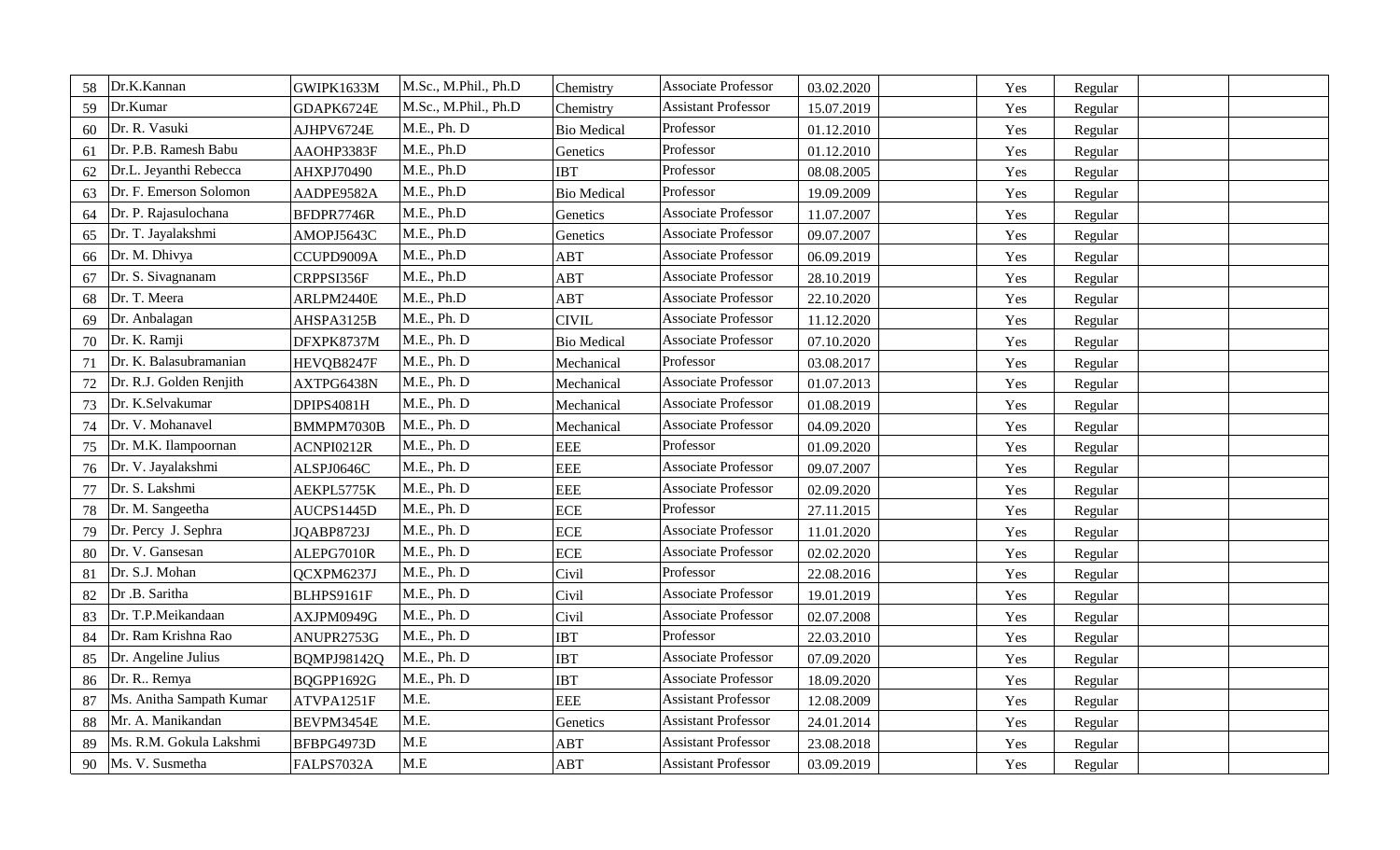| Mr. S. Senthil Kumar<br>91           | DIPPS6568R | M.E                   | ABT                | <b>Assistant Professor</b> | 03.02.2020 | Yes | Regular |  |
|--------------------------------------|------------|-----------------------|--------------------|----------------------------|------------|-----|---------|--|
| Mr. S. Prasath Alias Surendhar<br>92 | EXBPS3224Q | M.E                   | <b>Bio Medical</b> | <b>Assistant Professor</b> | 08.02.2016 | Yes | Regular |  |
| Mr. R. Kishore Kanna<br>93           | EOOPK4558D | M.E                   | <b>Bio Medical</b> | <b>Assistant Professor</b> | 09.08.2018 | Yes | Regular |  |
| Ms. S. Geetha<br>94                  | AUHPG6184G | M.E.                  | <b>Bio Medical</b> | <b>Assistant Professor</b> | 21.08.2008 | Yes | Regular |  |
| Mr. S. Nakkeeran<br>95               | ADHPN9648P | M.E.                  | Mechanical         | <b>Assistant Professor</b> | 21.01.2009 | Yes | Regular |  |
| Mr. V. Jose Ananth Vino<br>96        | ADUPJ4311J | M.E.                  | Mechanical         | <b>Assistant Professor</b> | 13.07.2009 | Yes | Regular |  |
| Ms. S. Dhivya<br>97                  | GHQPS4094R | M.E.                  | <b>EEE</b>         | <b>Assistant Professor</b> | 05.07.2017 | Yes | Regular |  |
| Ms. R. Sathya Priya<br>98            | HEYPS6125F | M.E.                  | <b>EEE</b>         | <b>Assistant Professor</b> | 20.09.2017 | Yes | Regular |  |
| Ms. M. Jeyasudha<br>99               | BFLPJ0048C | M.E.                  | <b>EEE</b>         | <b>Assistant Professor</b> | 17.07.2019 | Yes | Regular |  |
| Mr. T. Vijayan<br>100                | AITPV3731G | M.E.                  | <b>ECE</b>         | <b>Assistant Professor</b> | 08.07.2010 | Yes | Regular |  |
| Ms. K. Subbulakshmi<br>101           | DYJPS6807K | M.E.                  | <b>ECE</b>         | <b>Assistant Professor</b> | 15.06.2011 | Yes | Regular |  |
| Ms. S. Saravana Selvi<br>102         | CPAPS9509H | M.E.                  | <b>ECE</b>         | <b>Assistant Professor</b> | 20.06.2011 | Yes | Regular |  |
| Ms. G. Kanagavalli<br>103            | CTAPK7753F | M.E.                  | <b>ECE</b>         | <b>Assistant Professor</b> | 26.08.2013 | Yes | Regular |  |
| Ms. B. Kalai Selvi<br>104            | CBYPB7330R | M.E.                  | <b>ECE</b>         | <b>Assistant Professor</b> | 23.07.2014 | Yes | Regular |  |
| Mr. R.S. Sidharth Raj<br>105         | KCZPS7018R | M.E.                  | <b>ECE</b>         | <b>Assistant Professor</b> | 02.09.2014 | Yes | Regular |  |
| Mr. K. Venkatraman<br>106            | BBBPV4797E | M.E.                  | Civil              | <b>Assistant Professor</b> | 02.07.2012 | Yes | Regular |  |
| Ms. L. Maria Subashini<br>107        | BZGPM0857F | M.E.                  | Civil              | <b>Assistant Professor</b> | 30.07.2014 | Yes | Regular |  |
| Ms. R. Chitra<br>108                 | ALDPC3282A | M.E.                  | Civil              | <b>Assistant Professor</b> | 03.07.2015 | Yes | Regular |  |
| Ms. A. Arunya<br>109                 | BYLPA2504B | M.E.                  | Civil              | <b>Assistant Professor</b> | 03.07.2016 | Yes | Regular |  |
| Mr. S. Rajesh<br>110                 | AQOPR7246R | M.E.                  | Civil              | <b>Assistant Professor</b> | 10.07.2015 | Yes | Regular |  |
| Ms. D. Sharmila<br>111               | EANPS1671E | M.E.                  | <b>IBT</b>         | <b>Assistant Professor</b> | 27.09.2010 | Yes | Regular |  |
| Ms. M. Priya<br>112                  | CLXPP8021N | M.E.                  | <b>IBT</b>         | <b>Assistant Professor</b> | 07.08.2018 | Yes | Regular |  |
| Ms. T.R. Sambavi<br>113              | SXYPS7467J | M.E.                  | <b>IBT</b>         | <b>Assistant Professor</b> | 24.12.2020 | Yes | Regular |  |
| Ms. S. Poorni<br>114                 | BGSPP9467K | M.E.                  | <b>IBT</b>         | <b>Assistant Professor</b> | 11.09.2020 | Yes | Regular |  |
| Ms. S. Ananda Priya<br>115           | ANLPA7350D | M.Sc., MPhil., B.Ed   | Chemistry          | <b>Assistant Professor</b> | 16.06.2016 | Yes | Regular |  |
| 116   Ms. D. Ancy Mary               | BWDPA0348H | M.C.A., B.Ed          | Management         | <b>Assistant Professor</b> | 13.08.2020 | Yes | Regular |  |
| Ms. Atheena<br>117                   | EIHPS8565P | M.A., M.Phil., B.Ed.  | English            | <b>Assistant Professor</b> | 29.07.2020 | Yes | Regular |  |
| Ms. P. Arul Jothi<br>118             | APLPA5562K | M.A., M.Phil., B.Ed   | English            | <b>Assistant Professor</b> | 20.08.2020 | Yes | Regular |  |
| Ms. Banumathi<br>119                 | BXLPB4690Q | M.B.A., DELED         | Management         | <b>Assistant Professor</b> | 10.09.2020 | Yes | Regular |  |
| 120   Ms. J. Brindha                 | CJDPB3204K | M.A., M.Phil., B.Ed.  | English            | <b>Assistant Professor</b> | 25.08.2020 | Yes | Regular |  |
| Ms. R. Devi Bala<br>121              | AMLPD9028N | M.Sc., M.Phil., B.Ed. | Chemistry          | <b>Assistant Professor</b> | 01.06.2017 | Yes | Regular |  |
| Ms. Felicia Oscar Charles<br>122     | ACEPF8434F | M.A., M.Phil., B.Ed.  | English            | <b>Assistant Professor</b> | 12.08.2020 | Yes | Regular |  |
| 123   Ms. J. Illavarasi              | ACGPE7351L | M.Sc., M.Phil., B.Ed  | Chemistry          | <b>Assistant Professor</b> | 22.09.2020 | Yes | Regular |  |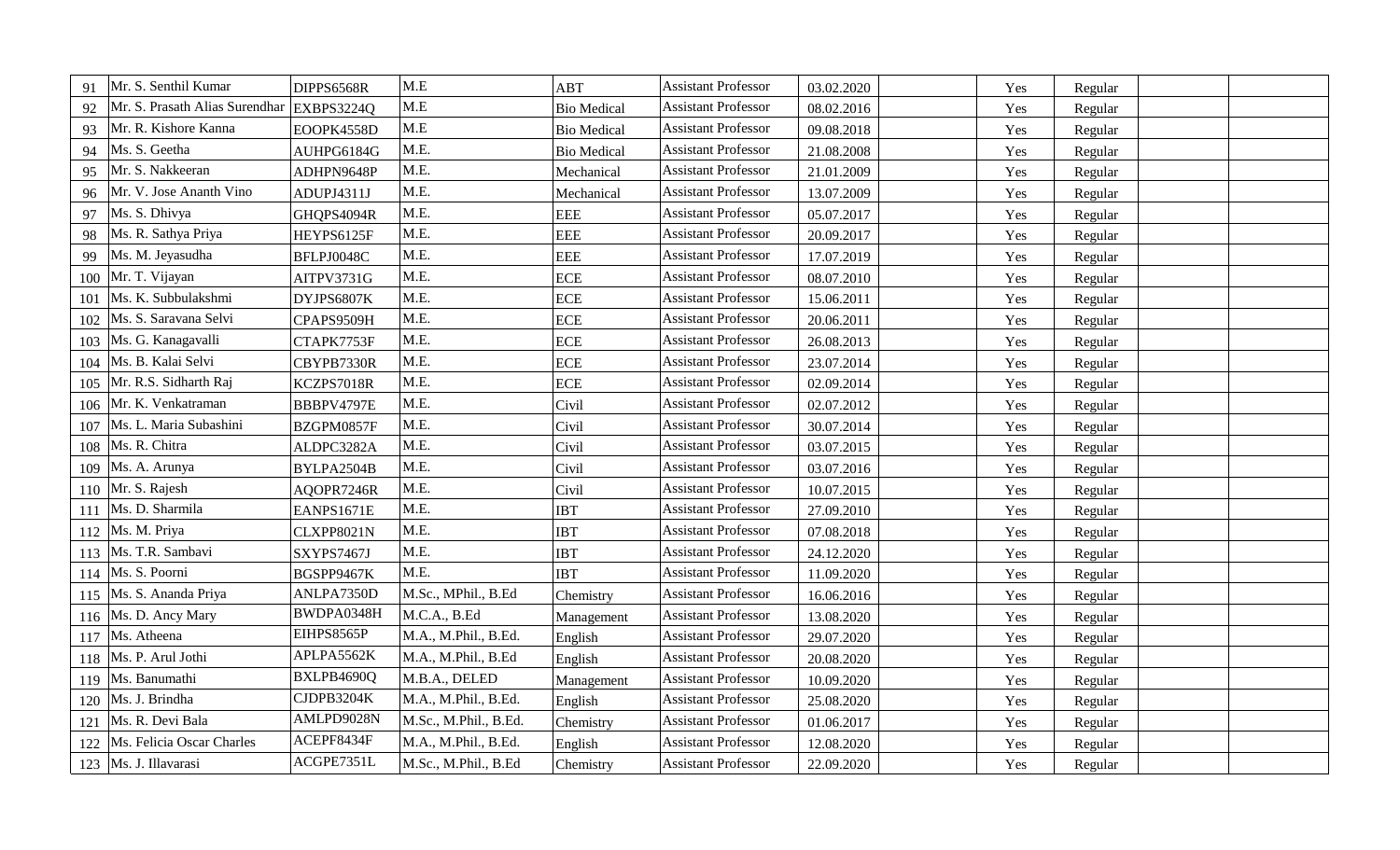| 124 | Ms. D. Perinbam         | CDLPP1013Q | M.A., M.Phil., B.Ed   | English     | <b>Assistant Professor</b> | 24.07.2020 | Yes | Regular |  |
|-----|-------------------------|------------|-----------------------|-------------|----------------------------|------------|-----|---------|--|
| 125 | Ms. S. Ramapriya        | BIPPR0934K | M.A., M.Phil., B.Ed   | English     | <b>Assistant Professor</b> | 13.08.2020 | Yes | Regular |  |
| 126 | Ms. L. Razya Sultana    | CEMPR7060B | M.A., M.Phil., B.Ed   | English     | <b>Assistant Professor</b> | 24.07.2020 | Yes | Regular |  |
| 127 | Ms. N. Uma              | ABWPU6450H | M.Sc., M.Phil., B.Ed. | Chemistry   | <b>Assistant Professor</b> | 08.08.2020 | Yes | Regular |  |
| 128 | Ms. Vaishali Dixit      | AWMPR6627E | M.A., M.Phil., B.Ed   | English     | <b>Assistant Professor</b> | 03.05.2016 | Yes | Regular |  |
| 129 | Ms. Shylaja             | CJRPS8967L | M.C.A., DMPSTT        | Management  | <b>Assistant Professor</b> | 07.09.2020 | Yes | Regular |  |
|     | 130 Mrs. Santhi.J       | FCSPS9654B | M.Sc., M.Phil., M.Ed. | Physics     | <b>Assistant Professor</b> | 10.03.2010 | Yes | Regular |  |
| 131 | Mrs.Edel Queen Snowfia  | AAPPE9161R | M.A., M.Phil., B.Ed.  | English     | <b>Assistant Professor</b> | 07.09.2020 | Yes | Regular |  |
| 132 | Mrs. Malathi.V          | AXDPV9498B | M.A., M.Phil., B.Ed.  | English     | <b>Assistant Professor</b> | 23.03.2016 | Yes | Regular |  |
| 133 | Mrs. Noorjahan          | CFGPN8630G | MCA., D.El.Ed., B.Ed  | Management  | <b>Assistant Professor</b> | 08.07.2020 | Yes | Regular |  |
|     | 134   Ms. Divya Bala    | BIGPD4483B | MBA., D.El.Ed         | Management  | <b>Assistant Professor</b> | 08.07.2020 | Yes | Regular |  |
| 135 | Mrs. Santhalatchoumy.P  | EVLPS1379Q | M.A, M.Phil., B.Ed    | English     | <b>Assistant Professor</b> | 19.07.2017 | Yes | Regular |  |
| 136 | Mrs. Senthilkumari      | CPRPS8748P | M.Sc., M.Phil., M.Ed. | Physics     | <b>Assistant Professor</b> | 05.08.2020 | Yes | Regular |  |
| 137 | Mr. Iruthayaraj JacobE  | AFEPI8673L | M.A., M.Phil., B.Ed   | English     | <b>Assistant Professor</b> | 13.07.2020 | Yes | Regular |  |
| 138 | Mr. Ramesh Sharma       | CEDPR3970K | M.Sc., M.Phil., B.Ed. | Physics     | <b>Assistant Professor</b> | 10.03.2008 | Yes | Regular |  |
| 139 | Mr. Janarthanan         | BYKPJ5385E | M.A., M.Phil., B.Ed., | English     | <b>Assistant Professor</b> | 14.04.2010 | Yes | Regular |  |
| 140 | Mrs. Gokularathai.R     | KQOPG8609R | M.A., M.Phil., B.Ed   | English     | <b>Assistant Professor</b> | 13.08.2020 | Yes | Regular |  |
| 141 | Mr. Jayaselvam Boliva.F | BOEPJ9827B | M.A., M.Phil., B.Ed., | English     | <b>Assistant Professor</b> | 13.08.2020 | Yes | Regular |  |
| 142 | Mr.Kanagaraj.P          | QVIPK7892H | M.A., M.Phil., B.Ed.  | English     | <b>Assistant Professor</b> | 20.04.2017 | Yes | Regular |  |
| 143 | Mrs. Malarkodi.K        | GEWPM0951N | M.Sc., M.Phil.        | Mathematics | <b>Assistant Professor</b> | 20.04.2017 | Yes | Regular |  |
| 144 | Mrs. Arthi.P            | CPDPA6269K | M.Sc., M.Phil., B.Ed  | Physics     | <b>Assistant Professor</b> | 07.03.2017 | Yes | Regular |  |
| 145 | Ms. Thanimalar.R        | AVZPT2331B | <b>MCA</b>            | Management  | <b>Assistant Professor</b> | 08.07.2020 | Yes | Regular |  |
| 146 | Mrs. Victoria.S         | BEAPV8932H | M.Sc., M.Phil., B.Ed  | Physics     | <b>Assistant Professor</b> | 13.082020  | Yes | Regular |  |
| 147 | Mr.Karthik.M            | EEBPK9967R | M.A., M.Phil.         | English     | <b>Assistant Professor</b> | 20.07.2020 | Yes | Regular |  |
| 148 | Mrs.Mahalakshmi.R       | CJSPM6947D | M.Sc., M.Phil., B.Ed. | Chemistry   | <b>Assistant Professor</b> | 13.07.2020 | Yes | Regular |  |
| 149 | Ms.Symala Devi.V        | BYQPD6003H | M.E                   | <b>CSE</b>  | <b>Assistant Professor</b> | 27.07.2020 | Yes | Regular |  |
| 150 | Ms. Thenmozhi           | BNHPT0354F | M.Sc., MPhil., B.Ed.  | Physics     | <b>Assistant Professor</b> | 20.10.2020 | Yes | Regular |  |
| 151 | Ms.Rajalakshmi.M        | DQKPR6170R | M.A., M.Phil.         | English     | <b>Assistant Professor</b> | 12.10.2020 | Yes | Regular |  |
| 152 | Mrs. Gangai.R           | ASTPG3685Q | M.A., M.Phil.         | English     | <b>Assistant Professor</b> | 12.08.2020 | Yes | Regular |  |
|     | 153 Mrs. Nalandhammal.N | CACPN3557M | M.A., M.Phil.         | English     | <b>Assistant Professor</b> | 20.01.2020 | Yes | Regular |  |
| 154 | Mrs. Viji.S             | BHVPV6118F | M.A., M.Phil.         | English     | <b>Assistant Professor</b> | 23.05.2019 | Yes | Regular |  |
|     | 155 Mrs.Ilamathi.P      | AGEPI9664G | M.Sc., M.Phil., B.Ed  | Mathematics | <b>Assistant Professor</b> | 24.08.2020 | Yes | Regular |  |
|     | 156 Mrs. Aishwarya.S    | VXYHA9245J | M.Sc., M.Phil., B.Ed  | Physics     | <b>Assistant Professor</b> | 24.08.2020 | Yes | Regular |  |